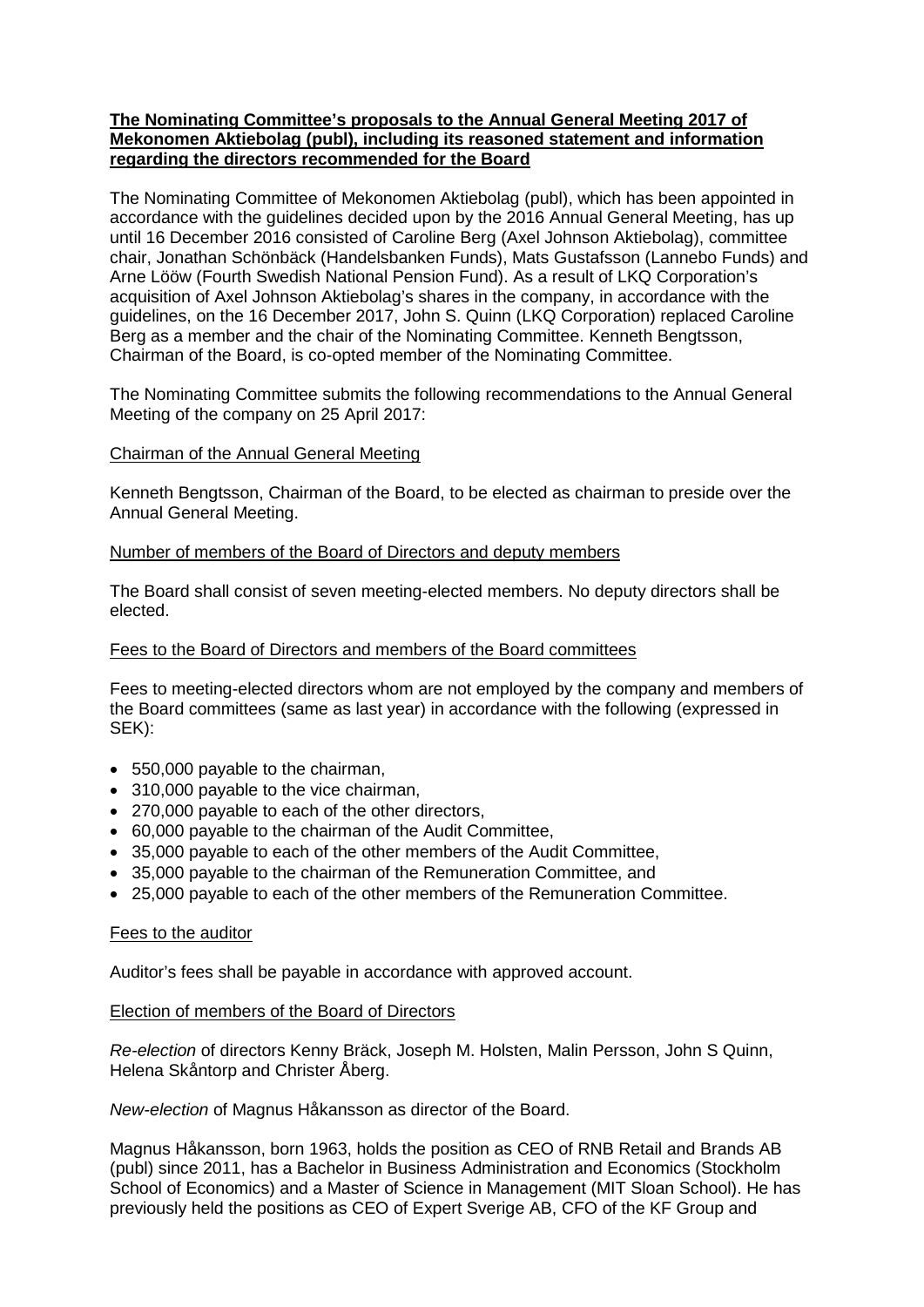Management Consultant at McKinsey & Co, he was the Chairman of RNB Retail and Brands AB (publ) 2010-2011 and has held management and board positions in several other companies. Magnus Håkansson is currently the Chairman of Tenant & Partner Group AB and GS1 Sweden AB.

Board director Kenneth Bengtsson, also chairman of the Board, has in December 2016 informed the Nomination Committee that he declines re-election.

Election of Chairman of the Board of Directors

*New-election* of John S Quinn as chairman of the Board.

#### Election of auditor

Re-election, in accordance with the Audit Committee's recommendation, of the chartered auditing firm PricewaterhouseCoopers AB as the company's auditor from the conclusion of the Annual General Meeting 2017 to the conclusion of the Annual General Meeting 2018. The auditing firm has stated that, provided that the Nomination Committee's proposal is approved by the Annual General Meeting, the authorized public accountant Lennart Danielsson will be chosen as auditor in charge.

-------------

The Nominating Committee's reasoned statement for its proposal and information about the directors recommended for the Board is set out in **Appendix 1**.

The Nominating Committee also submits its proposal for guidelines for appointment of the Nominating Committee as set out in **Appendix 2**.

Stockholm in March 2017

THE NOMINATING COMMITTEE OF MEKONOMEN AKTIEBOLAG

John S. Quinn, chairman Voltage and Jonathan Schönbäck

Mats Gustafsson and Arne Lööw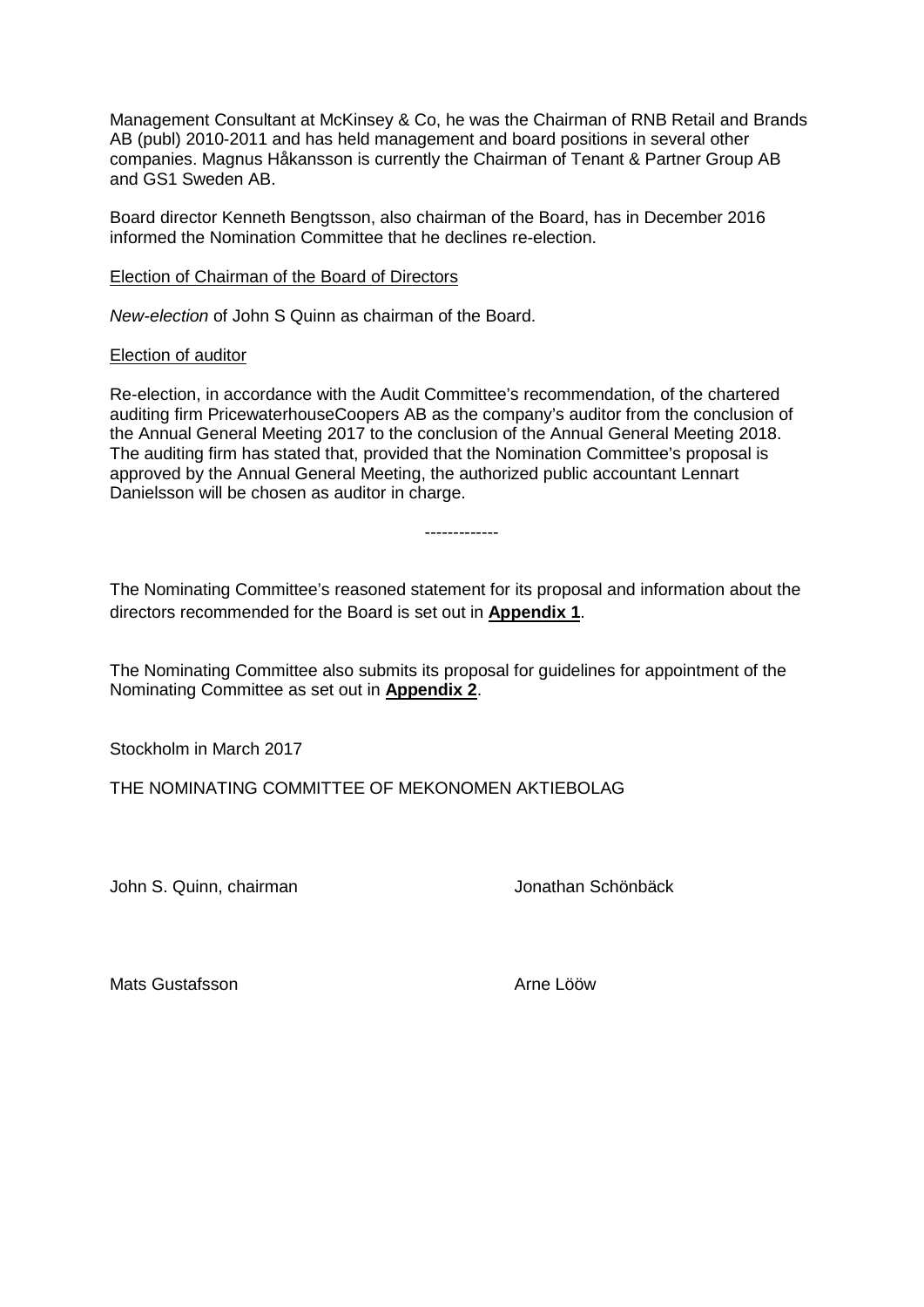#### **The Nominating Committee's reasoned statement and information regarding the directors recommended for the Board**

The Nomination Committee has held three recorded meetings in addition to further contacts between meetings. The Nomination Committee has interviewed all proposed directors. The Nomination Committee has also taken part of the evaluation of the Board.

The Nominating Committee has to the 2017 Annual General meeting proposed re-election of the Board directors Kenny Bräck, Joseph M. Holsten, Malin Persson, John S. Quinn, Helena Skåntorp and Christer Åberg. The Nominating Committee has also proposed new-election of Magnus Håkansson as director of the Board.

Magnus Håkansson, born 1963, holds the position as CEO of RNB Retail and Brands AB (publ) since 2011, has a Bachelor in Business Administration and Economics (Stockholm School of Economics) and a Master of Science in Management (MIT Sloan School). He has previously held the positions as CEO of Expert Sverige AB, CFO of the KF Group and Management Consultant at McKinsey & Co, he was the Chairman of RNB Retail and Brands AB (publ) 2010-2011 and has held management and board positions in several other companies. Magnus Håkansson is currently the Chairman of Tenant & Partner Group AB and GS1 Sweden AB.

The Nominating Committee is of the opinion that the directors who have been proposed for re-election are very well suited to form the Board of Directors of Mekonomen Aktiebolag for the coming mandate period.

The proposed new director is the President of RNB Retail and Brands AB (publ) and has many years of experience from board work in Swedish companies. He also has financial expertise and, at management level, extensive experience in operational and strategic work in various sectors that will be valuable for Mekonomen's business and development.

The Nominating Committee has discussed the requirements for diversity based on, among other things, the requirements in the Swedish Corporate Governance Code to state how the diversity policy has been applied in the drafting of its proposal. In this respect the Nominating Committee has chosen to use rule 4.1 of the Code as its diversity policy. The Nominating Committee is of the opinion that the Board with the proposed directors will have an appropriate composition with regard to the operations, phase of development and other relevant circumstances pertaining to the company. A basis for the proposal has been that the composition of the Board shall reflect and provide for such knowledge and experience that the company's strategic development and operation may demand. The Nomination Committee has paid particular attention to the requirement for versatility and diversity within the Board and the requirement to achieve an equal gender balance. It is the opinion of the Nominating Committee that the composition of the Board is well adapted to meet such demands of the business activities of the company.

The Nominating Committee has deliberated on the issue of independency of the directors. The Nominating Committee is of the opinion that the proposal for the composition of the Board meets the requirements in the Swedish Code of Corporate Governance regarding the independency of the directors of the Board.

All of the proposed directors are to be considered as independent with respect to the company and its senior management. The proposed composition of the Board also meets the requirement that at least two of the directors who are independent with respect to the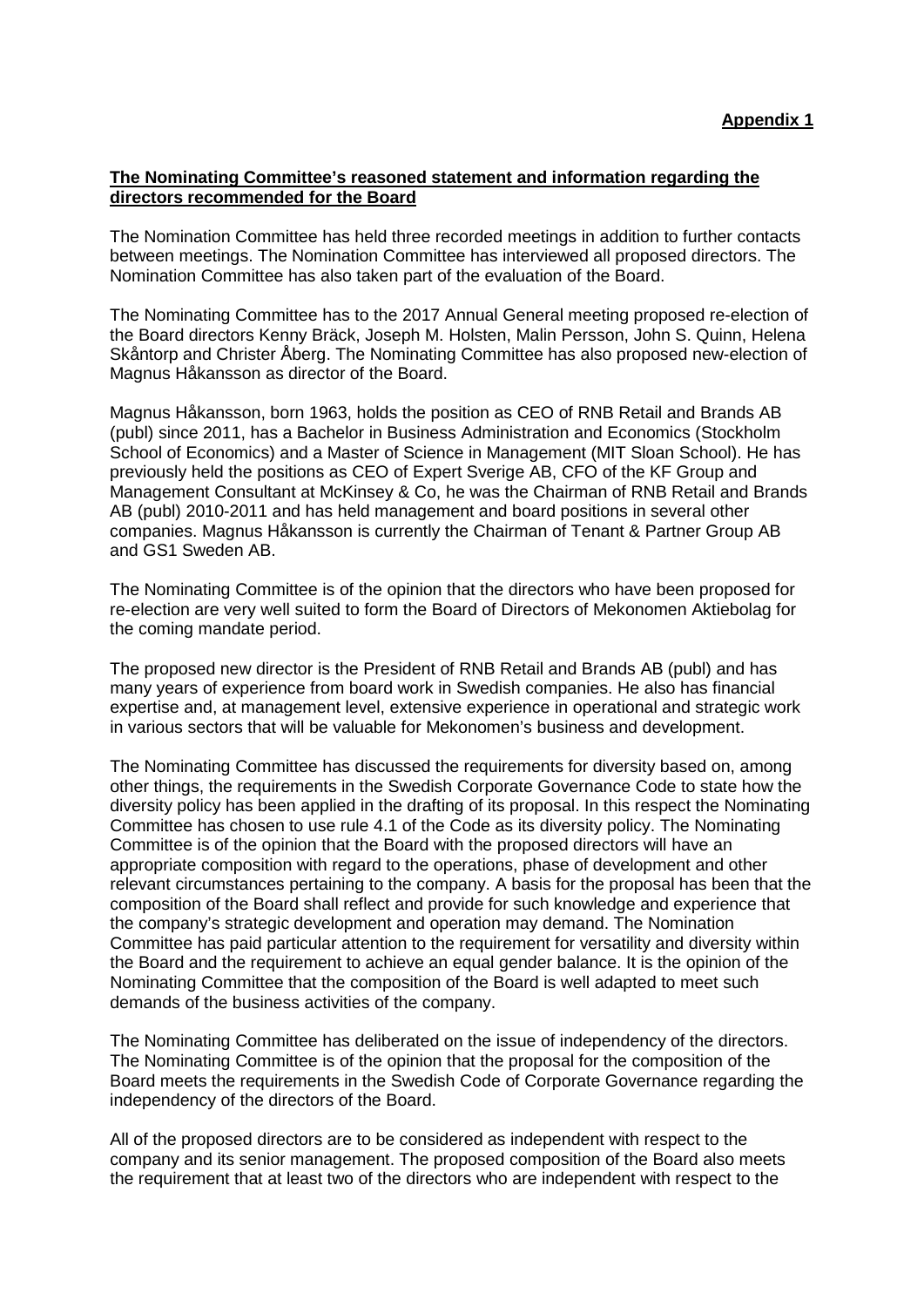company and its management shall also be independent with respect to the major shareholders of the company.

The Nominating Committee has gathered the following information concerning the directors proposed for election.

| Kenny Bräck (1966)         |                                                                                                                                                |
|----------------------------|------------------------------------------------------------------------------------------------------------------------------------------------|
| Member of the board since: | 2007                                                                                                                                           |
| Holdings in Mekonomen:     | 1,000 shares                                                                                                                                   |
| Main education:            | Upper secondary school.                                                                                                                        |
| Other assignments:         | Self-employed, minority shareholder and board member<br>of Motorsport Auctions Ltd, and test and development<br>driver for McLaren Automotive. |

Kenny Bräck is independent with respect to the company, the company management and major shareholders of the company.

|                            | <b>Director</b> in Covanta Holding Corporation.                                                             |
|----------------------------|-------------------------------------------------------------------------------------------------------------|
| Other assignments:         | <b>Executive Chairman in LKQ Corporation.</b>                                                               |
| Main education:            | M.B.A in Finance and Accounting and a Bachelor of Arts<br>from Indiana University and certified accountant. |
| Holdings in Mekonomen:     | None                                                                                                        |
| Member of the board since: | 2017                                                                                                        |
| Joseph M. Holsten (1952)   |                                                                                                             |

Joseph M. Holsten is independent with respect to the company, the company management, but not independent in relation to major shareholders of the company.

| Malin Persson (1968)       |                                                                                                                                                                                                                                 |
|----------------------------|---------------------------------------------------------------------------------------------------------------------------------------------------------------------------------------------------------------------------------|
| Member of the board since: | 2015                                                                                                                                                                                                                            |
| Holdings in Mekonomen:     | 1,000 shares                                                                                                                                                                                                                    |
| Main education:            | M.Sc. at Chalmers University of Technology.                                                                                                                                                                                     |
| Other assignments:         | <b>Director</b> of Ahlströms Capital Oy, Becker Industrial<br>Coatings Holding AB, Getinge AB (publ), Hexatronic<br>Group AB, HEXPOL AB (publ), Konecranes Plc,<br>Kongsberg Automotive ASA, Magnora Aktiebolag and<br>Peab AB. |

Malin Persson is independent with respect to the company, the company management and major shareholders of the company.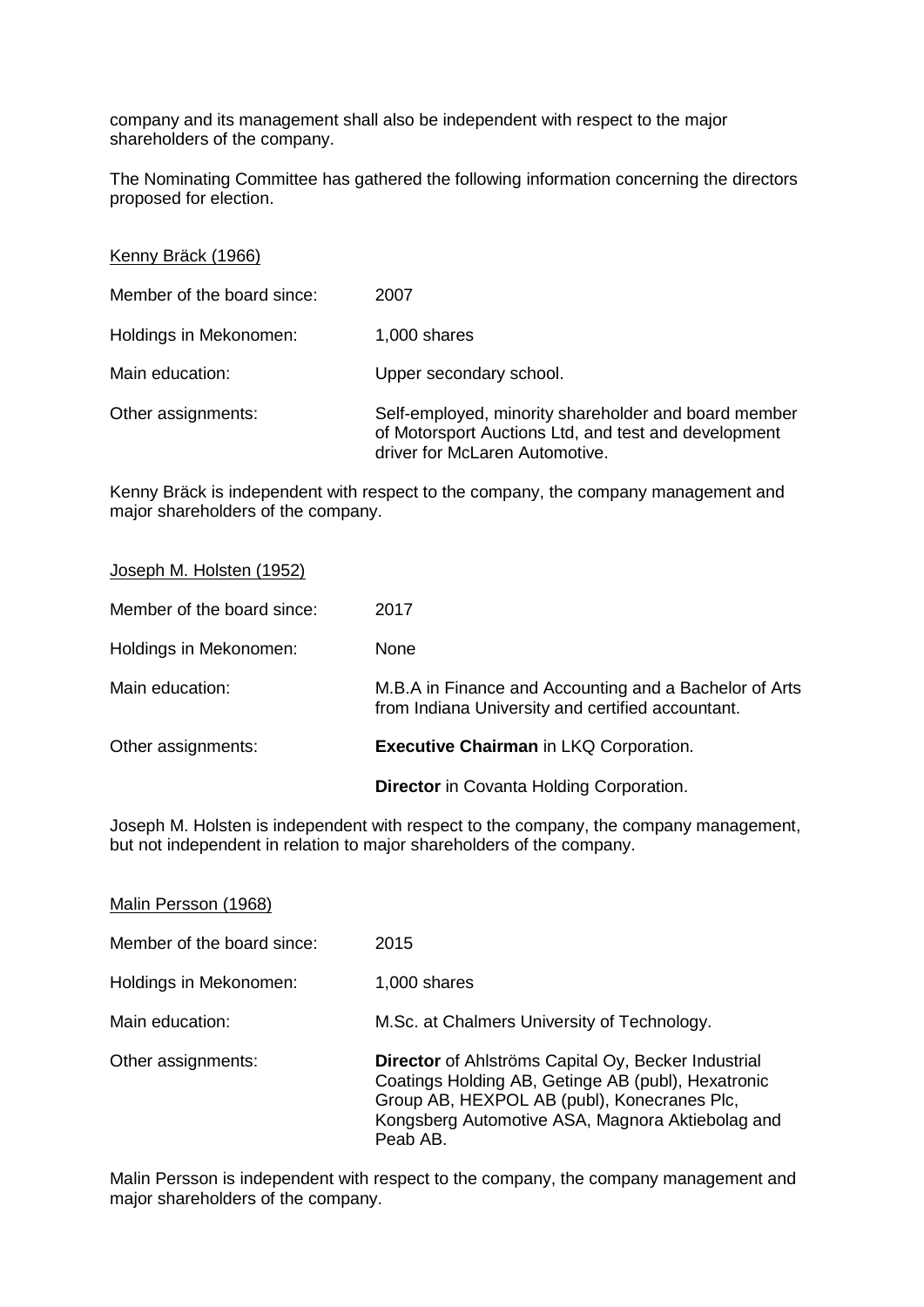## John S. Quinn (1958)

| Other assignments:         | <b>CEO</b> and <b>Managing Director</b> in LKQ Europe.                                                                             |
|----------------------------|------------------------------------------------------------------------------------------------------------------------------------|
| Main education:            | M.B.A., York University - Schulich School of Business,<br>Bachelor of Commerce, University of Toronto and<br>certified accountant. |
| Holdings in Mekonomen:     | None                                                                                                                               |
| Member of the board since: | 2017                                                                                                                               |

John S. Quinn is independent with respect to the company, the company management, but not independent in relation to major shareholders of the company.

| Helena Skåntorp (1960)     |                                                                                                  |
|----------------------------|--------------------------------------------------------------------------------------------------|
| Member of the board since: | 2004                                                                                             |
| Holdings in Mekonomen:     | 2,000 shares                                                                                     |
| Main education:            | M.B.A., University of Stockholm.                                                                 |
| Other assignments:         | <b>Chairman</b> of a number of Lernia AB's subsidiaries and<br>chairman / CEO of Skåntorp&Co AB. |
|                            | <b>Director</b> of ByggPartner i Dalarna Holding AB (publ).                                      |
|                            |                                                                                                  |

**President and CEO** of Lernia AB.

Helena Skåntorp is independent with respect to the company, the company management and major shareholders of the company.

| Christer Åberg (1966) |  |
|-----------------------|--|
|-----------------------|--|

Member of the board since: 2014 Holdings in Mekonomen: 2,500 shares Main education: IHM Business School Stockholm and education within Unilever.

Other assignments: **Director** of Axfood AB (publ).

Christer Åberg is independent with respect to the company, the company management and major shareholders of the company.

The Nomination Committee has gathered the following information on the proposed new director.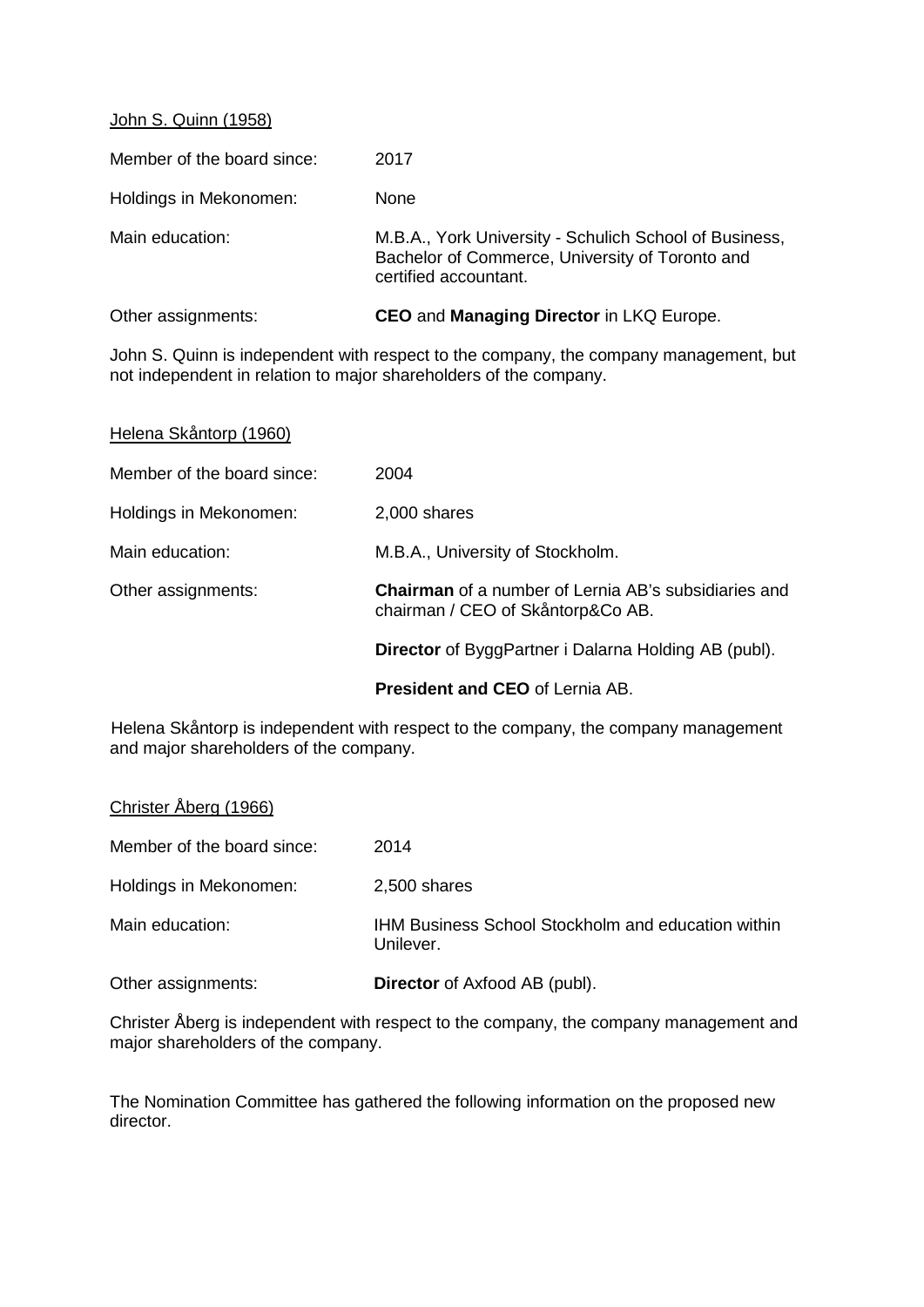Magnus Håkansson (1963)

Proposed director of the Board

| Holdings in Mekonomen: | None                                                                                                                                            |
|------------------------|-------------------------------------------------------------------------------------------------------------------------------------------------|
| Main education:        | Bachelor in Business Administration and Economics,<br>Stockholm School of Economics and a Master of Science<br>in Management, MIT Sloan School. |
| Other assignments:     | <b>Chairman</b> of Tenant & Partner Group AB, GS1 Sweden<br>AB and Validoo AB.                                                                  |
|                        | <b>CEO</b> of RNB Retail and Brands AB (publ).                                                                                                  |

Magnus Håkansson is independent with respect to the company, the company management and major shareholders of the company.

\_\_\_\_\_\_\_\_\_\_\_\_\_\_\_\_\_